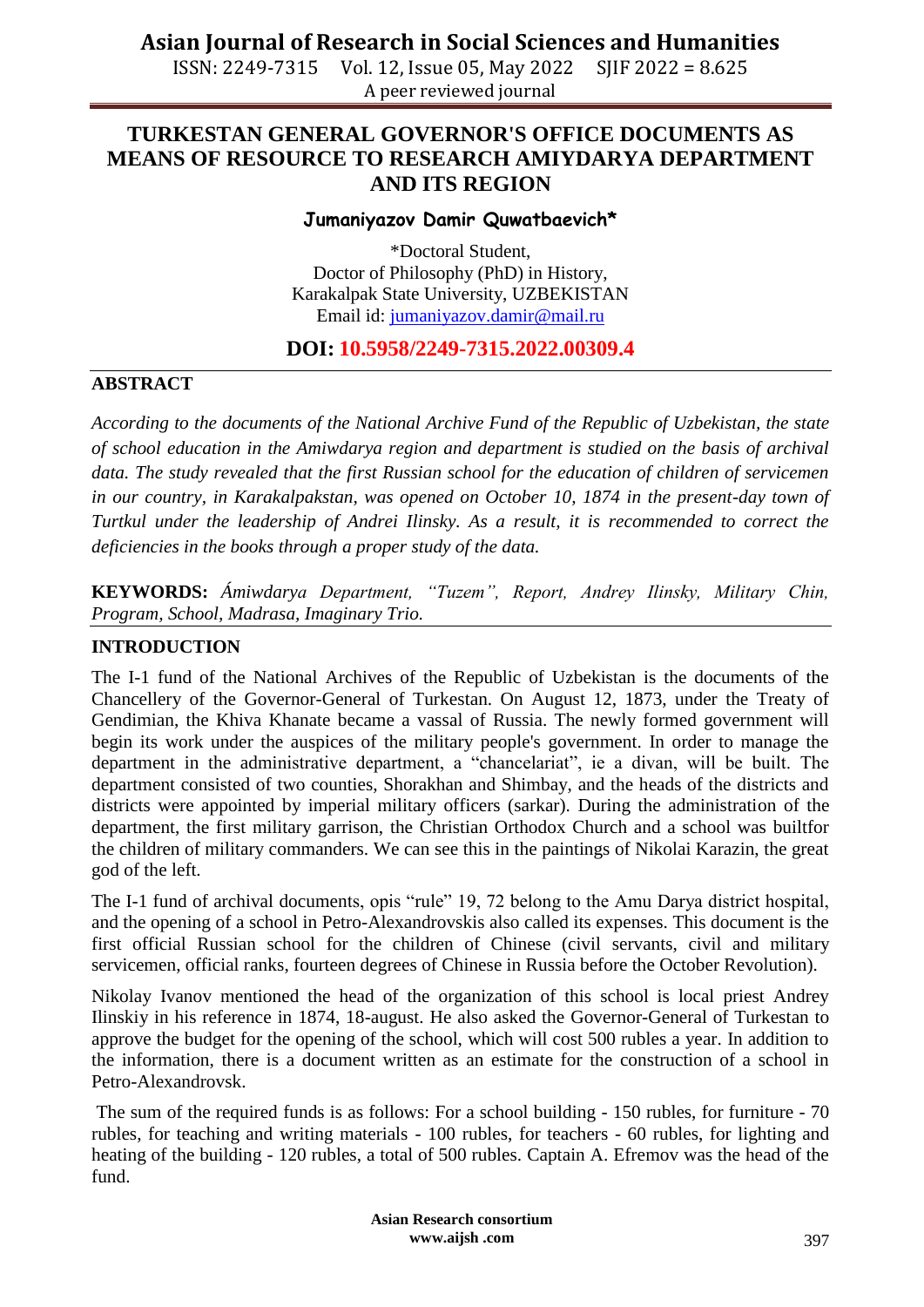# **Asian Journal of Research in Social Sciences and Humanities**

ISSN: 2249-7315 Vol. 12, Issue 05, May 2022 SJIF 2022 = 8.625 A peer reviewed journal

If we look at page 4 of the document, we can see the "report" sent by the Governor's Office to the Governor General of Turkestan. According to the document, the administrative division of the Turkestan Military District, December 31, 1874, 164162, was named after the Petro-Alexandrovsk Fortress, and on its behalf of the acting Governor-General of Turkestan was appointed. The school was founded on October 10, 1874, in the city of Petro Alexandrovsk in this month this was information was provided on the work being done at the school. This information is as follows: 15 boys and 8 girls are studying at the school. In a short period of time, these children were able to read and tell stories about the rules of worship, old and new religious regulations in Russian. Many of them have reached the point where they can memorize the individual characters in the books and Krylov's parables, as well as copy and paste letters and numbers from the book. Most people in arithmetic know how to add and subtract numbers, but few know the multiplication table. In addition, half of the students have a basic understanding of the land, the oceans, the cities of Russia, the name, the half-name, the lakes, the sun and the night. Some of the history of Russia contains information about the overthrow of the Russian state and the baptism of the Russian people. Students were accepted to be taught orally, that is, they were told stories from geography and religious history, and the children were asked to memorize them and then tell what they understood in their own words. Classes at the school are conducted by Priest Ilinckiy and 8th Turkestan Battalion Private Prozvicky. This information was confirmed by the head of the military department, Colonel of Artillery Nikolai Ivanov, and the head of the Chancellery, Captain AppolosEfremov. In fact, the allocation of 500 rubles for the school was confirmed in the statement of the I-1 Fund of the Diwankhana Document of the Governor-General of Turkestan, Opis 16, Case 781. In other words, on page 20 of the city income data of the Department of Education, it is necessary to build a school for the children of the lower classes, whose total income in 1874 was 12,547 rubles. The school was closed in 1878 and replaced by a second-class fortress school in 1872.

I-1 Foundation of the Governor-General's Office of Turkestan, Opium 1, Paper No. 2686 In order to attract European education, evening courses for adults and a boarding school for local children have been opened at the Petro-Alexandrovsk city school.At the end of the 19th century, there were five educational institutions in the Amu Darya region, followed by one castle school (1878), a girls' school (1885) and three Russian-style schools (1887-1890) [1.64].

In the military statistical report of 1909, we see that in the administrative department there were 6 Russian schools by the Russians and 771 educational institutions belonging to the representatives of local nationalities. Two of the six schools were located in the villages of Shimbay and Shorakhan. In the Petro-Alexandrovsk fortress there was a 2nd class castle and a 3rd class Tatar school, as well as a 1st class women's church school, where a total of 180 students were educated.

In 1909, Gerasimova Olga Fedorovna, the head teacher of the Petro-Alexandrovsk Women's School, Shorashan, the Russian teacher, AbdrasulMambaev, the Shimbay Russian teacher, the head of the college, Tengizbaev, the registrar[2.60].

Two of the 771 local schools are madrassas with 70 students and 11,298 students in 669 schools.

If we compare this period with the Khiva khanate, there were 1,500 schools with 45,000 students, 130 madrassas with 6,500 students and 1 Menonite school with 20 students in the White Mosque [3.68]. If we take into account the fact that during this period there were 213,740 people in the administration and 858,840 people in the Khiva khanate, we can see that they were involved in very few schools.

On October 14, 1917, according to the information provided by the department's divan, its functions were transferred to the city administration.

In 1919, due to the political situation, a "revkom" was formed in the department of administration,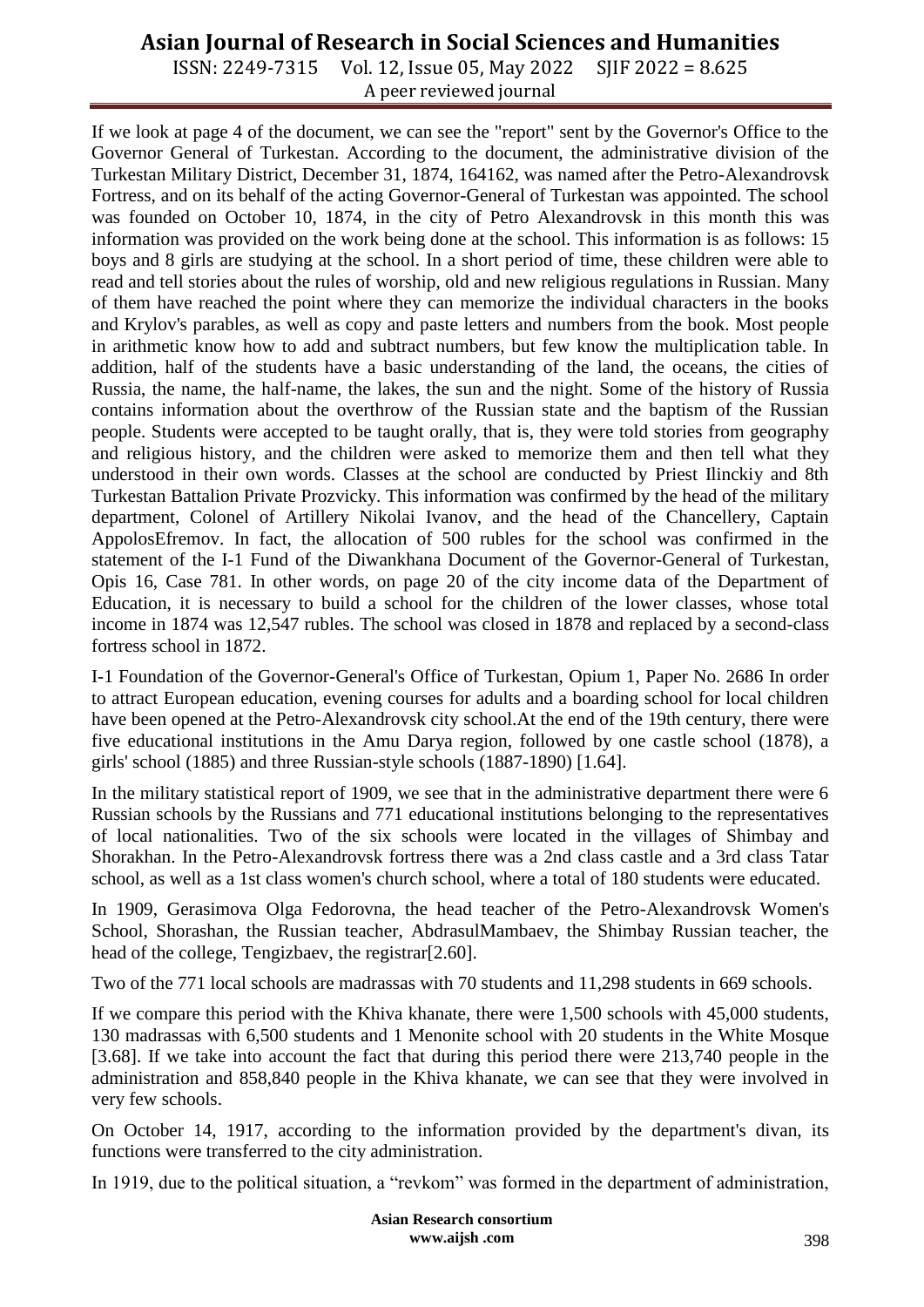## **Asian Journal of Research in Social Sciences and Humanities**

ISSN: 2249-7315 Vol. 12, Issue 05, May 2022 SJIF 2022 = 8.625 A peer reviewed journal

and in 1920, we see that the following employees were wanted (needed) in the department of public education; KhafisEngulatov - Head of the Department of Public Education, a teacher of a professional Muslim school, LavrKlugin - Assistant, Professional Land Surveyor, Anatoly Skorodumov - Secretary, Professional Teacher, AleksandrKapan, Head of the Department, Mrs. , Margarita Masich-teacher, AntoninaKuzmina-teacher, Nina Manuilovna-teacher, MariyaKandaurova-teacher, NurdjanKojurov-teacher, ZinaBekenina-teacher, Sharif Salimovateacher, Gad Gadilshina-teacher , Burnasheva-teacher, Nazarova-teacher, Sharif Nazarov-teacher [4.48].So, with the exception of LavrKluginnen, he was a teacher by profession.

An employee of the Ministry of Public Education of the Amudarya region, in a program developed for schools by the Committee on Spirituality, stated the following; The Muslim alphabet taught in the 1st grade for orphanage schools, writing, spelling, short texts, short explanation of ideas, ability to work in numbers up to 20.

Writing and reading exercises in Turkish for 2nd grade Muslims, dictation, memorization, Turkish language for Russian-speaking 1st grade Muslim program, as well as Russian-language alphabet "azbuka" program for Russian classes.

Program for 1-level (stupen) schools

In pre-school classes; arithmetic, counting 100 words, performing four operations in 20 numbers, Russian, reading, answering a question on the reading and a short sentence.

1- class 1- cycle; arithmetic four operations on 100-digit numbers, counting to 1000-digit numbers, writing exercises in Russian.

In the 1st grade of the 2nd grade, arithmetic is carried out by four operations in the number 1000, reading aloud in Russian, reciting the Qur'an.

In the 1st cycle of the 3rd grade, arithmetic, measurement of volume and area, Russian language, erythrology, reading, a beginner's course in geography, authored by Ivanov, natural sciences.

4th grade 1st cycle arithmetic, Russian, erythology, syntax, geography, natural sciences, German.

1st grade, 2nd grade, arithmetic, decimals, Russian, syntax, geography (American, Australian, European languages), flora and fauna in natural sciences, algebra, geometry, French-German, grammar, reading and writing.

2nd grade 2nd grade algebra, geometry, Russian language, European and Russian geography in geography, natural sciences, completion of Clenc's book in French, Glecer and Peceldo's books in German, geology, history of culture, history.

Turkish language learning in schools 1-2 was not implemented due to lack of teachers. The program was approved by Bersudsky, the head of the regional department of public education and Belov, a representative of the working-class educational community, as well as a number of teachers who were members of the commission [5.10]. He was educated under this program and in December 1922 he was sent to Tashkent to the People's Committee of Education with a list of 99299.

Thus, the first Russian school for the education of children of military personnel in our country, ieKarakalpakstan, was opened on October 10, 1874 in the present-day town of Turtkul under the leadership of Andrei Ilinsky. In some history books designated for higher education, this place is referred to as a city school, and it would be appropriate to amend it as a school.

In short, archival documents are of great importance in identifying and supplementing the information that has come down to us today.

#### **REFERENCES:**